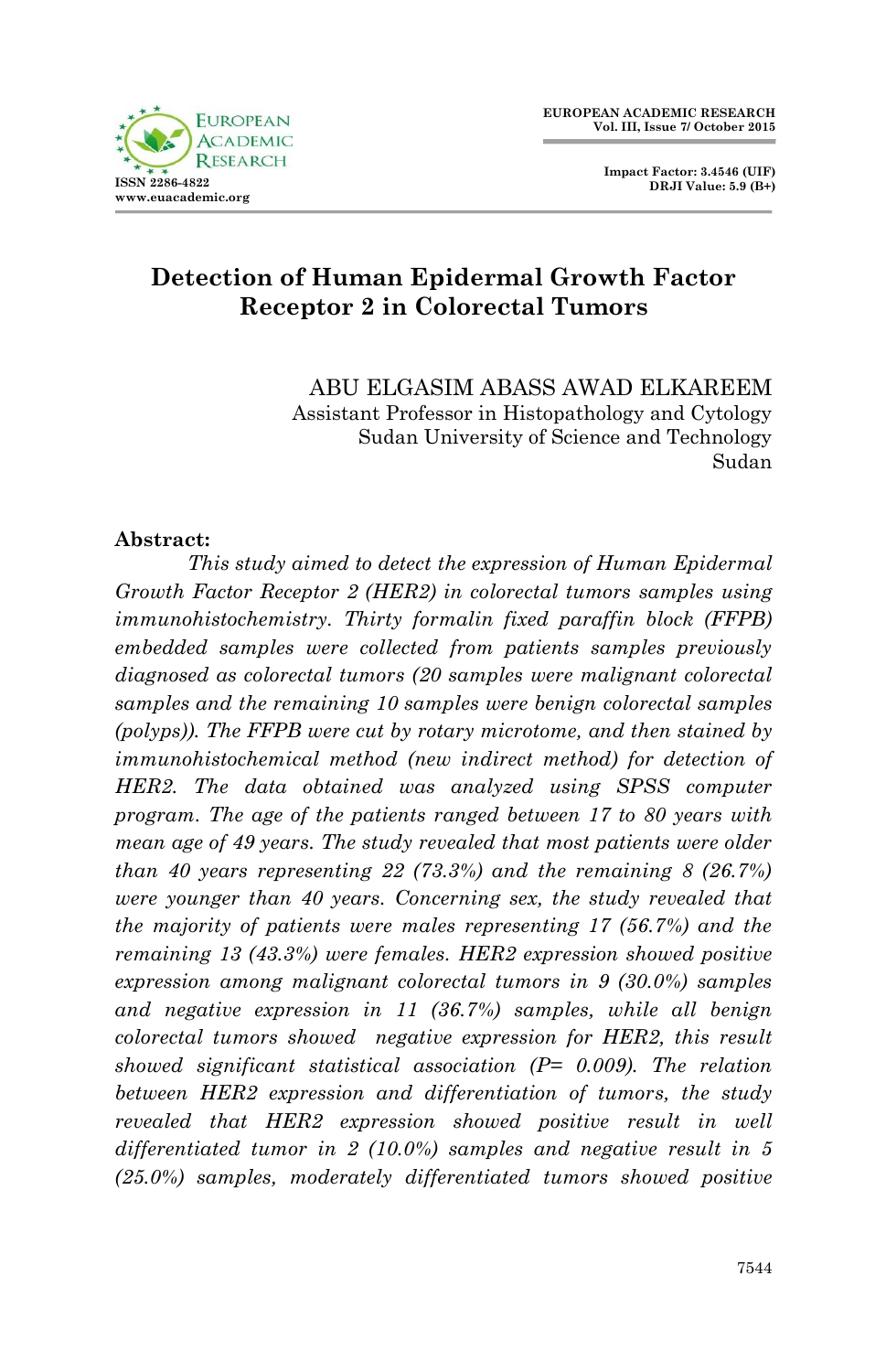*result in 7 (35.0%) samples and negative result in 6 (30.0%) samples, this result showed insignificant statistical association (P= 0.125).*

*Conclusion: The study concluded that the HER2 expression is associated with malignant colorectal tumors, with no association with the grade of cancer.*

**Key words:** colorectal adenocarcinoma, polyps, HER2.

#### **INTRODUCTION:**

Cancer of the colon is the disease characterized by the development of malignant cells in the lining or epithelium of the first and longest portion of the large intestine. Malignant cells have lost normal control mechanisms governing growth. These cells may invade surrounding local tissue, or they may spread throughout the body and invade other organ systems <sup>(1)</sup>. Colorectal (including anal) cancer is the third most common cancer in the world. An estimated 1.24 million people worldwide were diagnosed with colorectal cancer in 2008, accounting for 10% of the total <sup>(2)</sup>. Colorectal cancer continues to be one of the predominant cancers in the western world and second most common cause of death in the United States<sup>(3)</sup>. The risk of developing colorectal cancer increases with advancing age; more than 90% of cases occur in people aged 50 or older (4). Other risk factors include having inflammatory bowel disease, personal or family history of colorectal cancer, genetic syndrome, lack of regular physical activity, low fruit and vegetable intake, a low-fiber and high-fat diet, overweight and obesity, alcohol consumption and tobacco use (5) . Diagnosis of colorectal cancer is via sampling of areas of the colon suspicious for possible tumor development typically done during colonoscopy or sigmoidoscopy, depending on the location of the lesion. The extent of the disease is then usually determined by a CT scan of the chest, abdomen and pelvis. There are other potential imaging tests such as MRI, which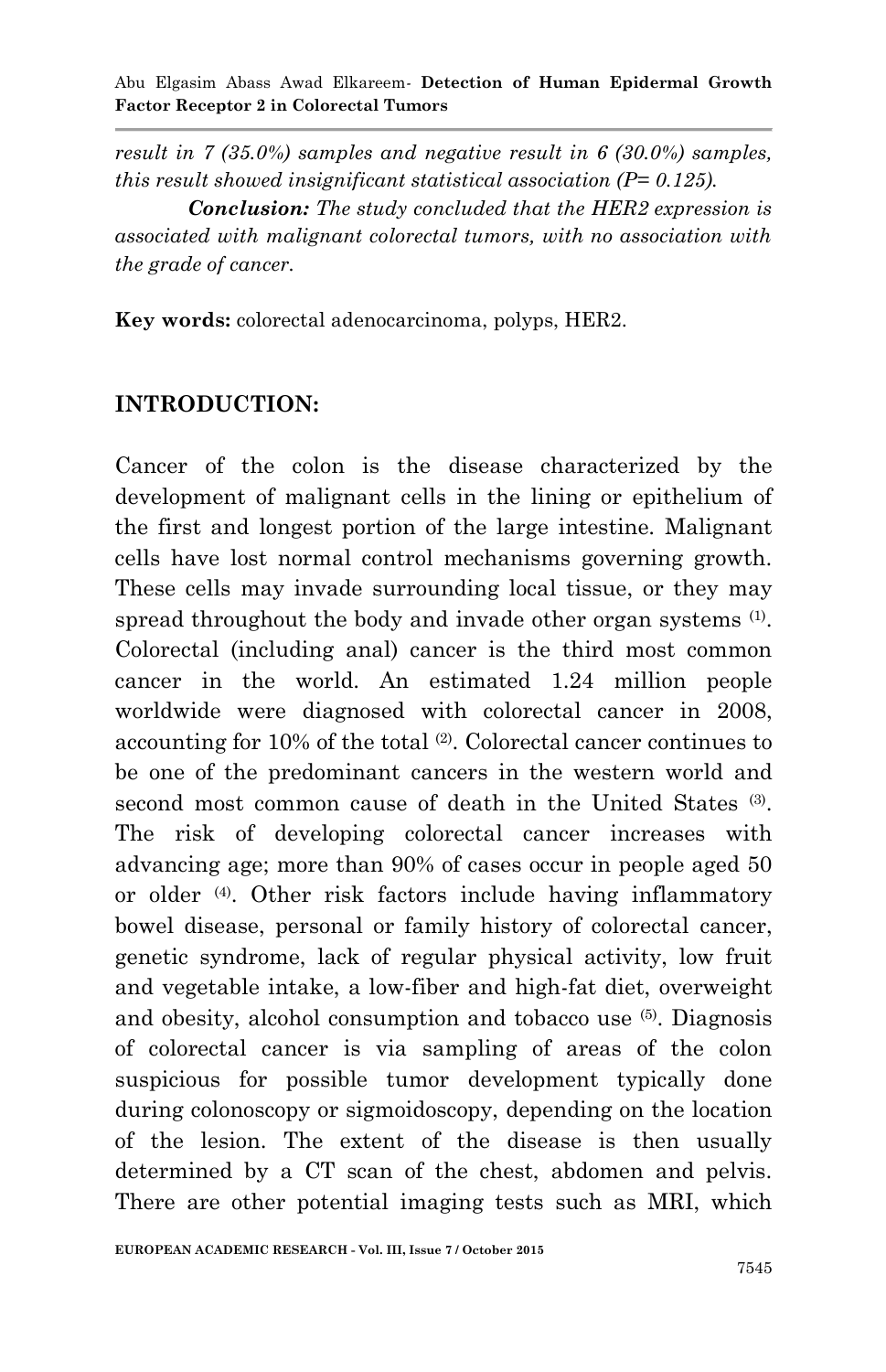may be used in certain cases. Colon cancer staging is done next and based on the TNM system which is determined by how much the initial tumor has spread, if and where lymph nodes are involved, and the extent of metastatic disease  $(6)$ . Treatment depends on many things, including stage of the cancer, treatments may include, surgery (most often a colostomy) to remove cancer cells, chemotherapy to kill cancer cells and radiation therapy to destroy cancerous tissue (7). HER2 is a member of the human epidermal growth factor receptor (HER/EGFR/ERBB) family (8). HER2 is encoded by ERBB2, a known proto-oncogene located at the long arm of human chromosome 17 (17q12). HER2 is named because it has a similar structure to human epidermal growth factor receptor, or HER1. Neu is so named because it was derived from a rodent glioblastoma cell line, a type of neural tumor. Gene cloning showed that HER2, Neu, and ErbB-2 are all encoded by the same gene <sup>(9)</sup>. Activation of *HER2* plays a key role in cell proliferation, cell differentiation, inhibition of apoptosis, and tumor progression  $(10-12)$ .

# **MATERIALS AND METHODS:**

## **Sample collection:**

Paraffin embedded tissue blocks previously diagnosed as colorectal tumors were collected for this study.

## **Slides preparation:**

One section of 4µm thickness were obtained from each formalin fixed paraffin embedded tissue using a rotary microtome for immunohistochemistry which is then taken in thermal coated slides and dried in hot plate oven at 80ºC for one hour.

## **Immunohistochemical staining:**

Sections were brought to water and retrieved using water bath retrieval technique at 97ºC, then treated with hydrogen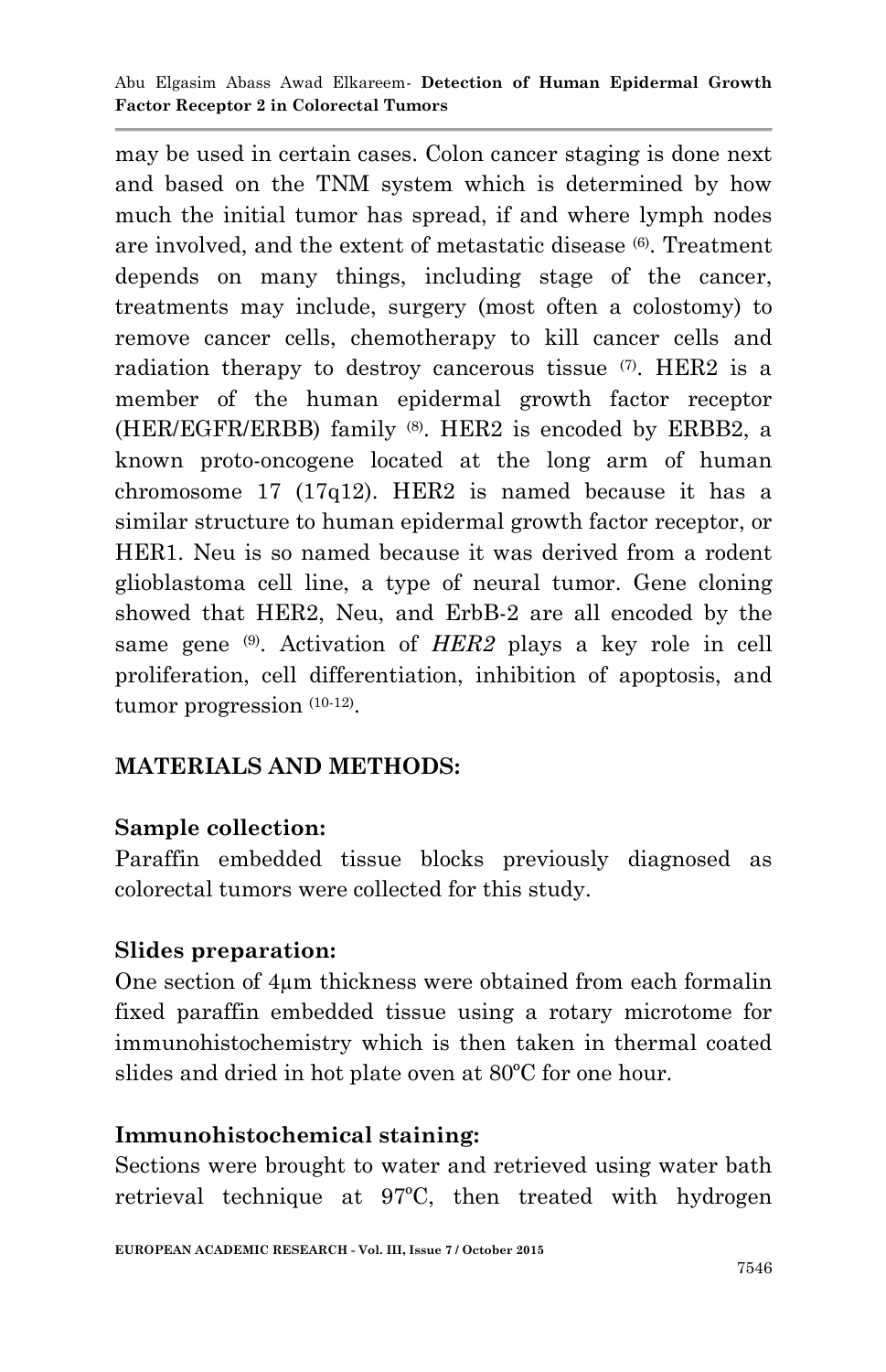peroxide solution for 15 minutes, then washed in phosphate buffer saline (pH 7.4) for 5 minutes, then treated with anti HER2 primary antibodies for 30 minutes, then rinsed in phosphate buffer saline, then treated with secondary polymer conjugate for 30 minutes, then rinsed in phosphate buffer saline, then treated with DAB for 7 minutes, then washed in phosphate buffer saline for 5 minutes, then counterstained in Mayer's haematoxylin for 1 minute, then washed in water and blued in 0.05% ammoniated water for 16 second, then washed in tap water, then dehydrated through ascending of ethanol (50%, 70%, 90%, 100%) 2 minutes for each then cleared in 2 change of xylene 2 minutes for each, and mounted in DPX mounting media  $(13)$ .

## **Result Interpretation:**

Results obtained were detected by researcher and confirmed by experienced histopathologist. Negative and positive controls were used for evaluation of the test sections.

## **Statistical analysis:**

All information about the study population was entered a computer as well as obtained results. The data was analyzed using SPSS computer program.

## **RESULTS:**

A total of 30 samples from patients diagnosed as colorectal tumor were investigated by immunohistochemical method, 20 of them were malignant colorectal tumors representing (66.7%), and the remaining 10 (33.3%), were benign Table (1). The age of the study population ranged 17 to 80 years old with mean age of 50 years. Most patients were older than 40 years representing 22 (73.3%) and the remaining 8 (26.7%) were younger than 40 years Table (2). Most patients were male representing 17 (56.7%) and the remaining 13 (43.3%) were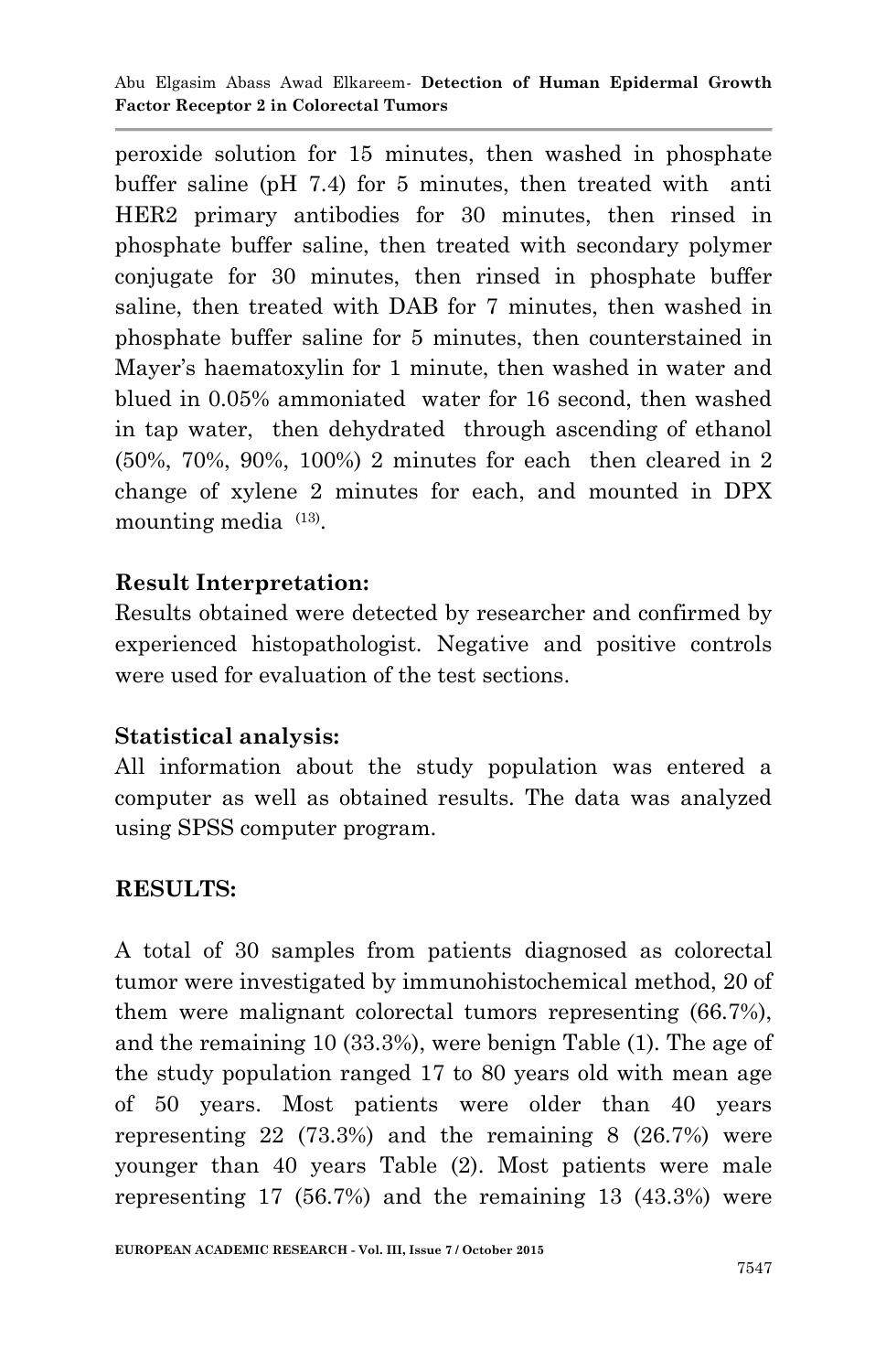Abu Elgasim Abass Awad Elkareem*-* **Detection of Human Epidermal Growth Factor Receptor 2 in Colorectal Tumors**

female Table (3). Malignant colorectal tumors revealed positive expression of HER2 in 9 (30.0%) samples and negative expansion of HER2 in 11 (36.7%) samples, while all benign colorectal samples showed negative expansion of HER2 (P=0.009) Table (4). Well differentiated tumors showed positive expression in 2 (10%) samples and negative expression of HER2 in 5 (25%) samples and moderately differentiated tumor showed positive expression of HER2 in 7 (35%) samples and negative expression of HER2 in 6 (30%) samples  $(P= 0.125)$  Table (5).

**Table (1) Distribution of sample among the study population**

| Sample    | Frequency | Percent |
|-----------|-----------|---------|
| Malignant | 20        | 66.7%   |
| Benign    | 10        | 33.3%   |
| Total     | 30        | 100%    |

| Age group (year) | Frequency | Percent |
|------------------|-----------|---------|
| Less than 40     | 22        | 73.3%   |
| Older than 40    |           | 26.7%   |
| Total            | 30        | 100%    |

#### **Table (2) Distribution of age among the study population**

|  | Table (3) Distribution of sex among the study population |  |  |
|--|----------------------------------------------------------|--|--|
|  |                                                          |  |  |

| <b>Sex</b> | Frequency | Percent |
|------------|-----------|---------|
| Male       |           | 56.7%   |
| Female     | 13        | 43.3%   |
| Total      | 30        | 100%    |

#### **Table (4) Immunohistochemical expression of HER2 among the study samples**

| Sample    | HER2       | Total        |              |
|-----------|------------|--------------|--------------|
|           | Positive   | Negative     |              |
|           | N(%)       | N(%)         | N(%)         |
| Malignant | $9(30\%)$  | 11 (36.7%)   | 20 (66.7%)   |
| Benign    | $0(0.0\%)$ | $10(33.3\%)$ | $10(33.3\%)$ |
| Total     | $9(30\%)$  | 21(70%)      | 30 (100%)    |

P value 0.009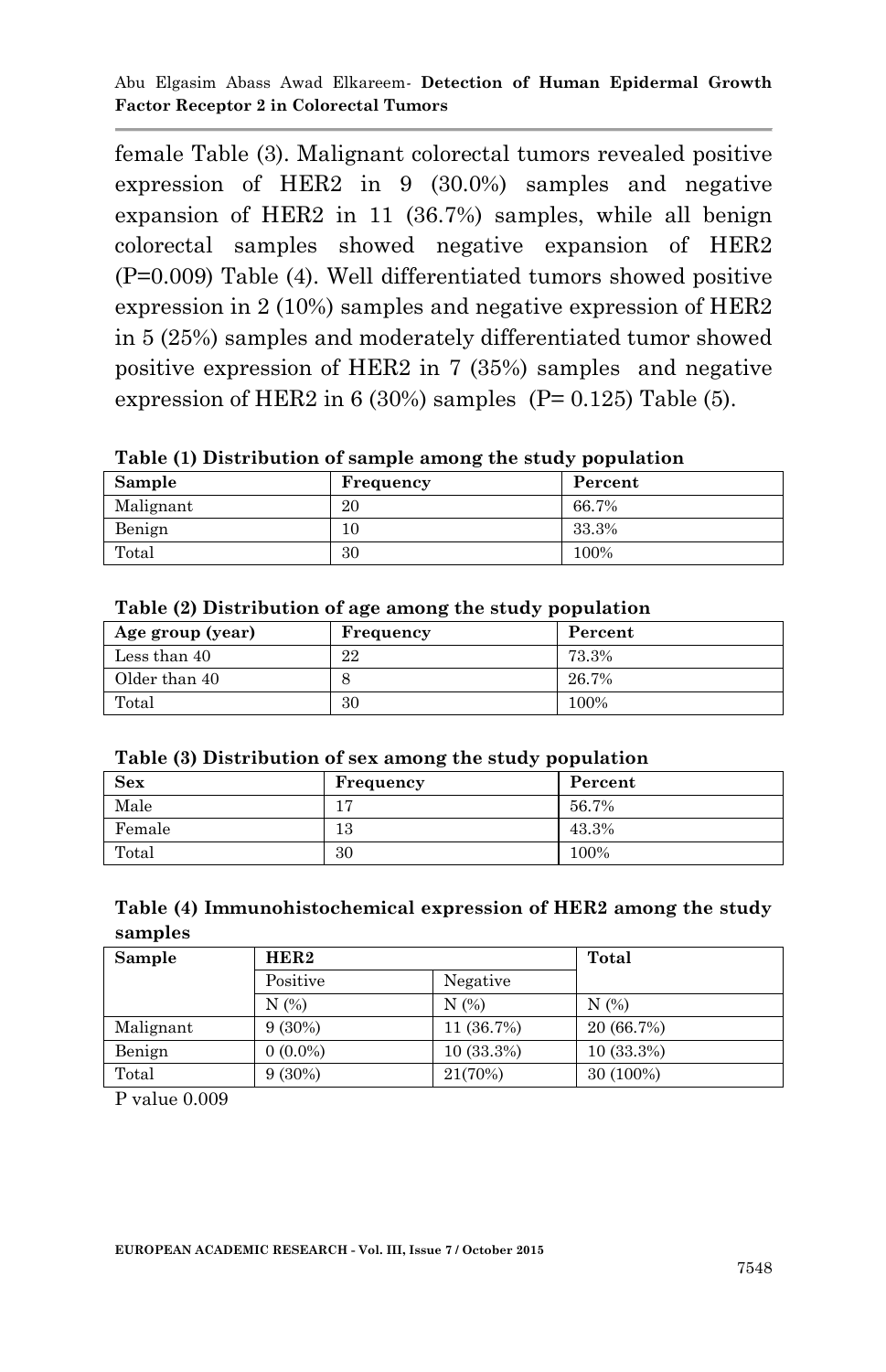Abu Elgasim Abass Awad Elkareem*-* **Detection of Human Epidermal Growth Factor Receptor 2 in Colorectal Tumors**

| <b>Cancer differentiation</b> | HER2      |          | Total     |
|-------------------------------|-----------|----------|-----------|
|                               | Positive  | Negative |           |
|                               | N(%)      | N(%)     | N(%)      |
| Well differentiated tumor     | $2(10\%)$ | 5(25%)   | 7(35%)    |
| differentiated<br>Moderately  | 7(35%)    | 6(30%)   | 13 (65%)  |
| tumor                         |           |          |           |
| Total                         | 9(45%)    | 11 (55%) | 20 (100%) |

**Table (5) Correlation between HER2 expressions and cancer grade**

P value 0.125

#### **DISCUSSION:**

Colorectal cancer, commonly known as colon cancer or bowel cancer is the third most commonly diagnosed cancer starts in a small area but can spread to other parts of the body to form metastatic tumors (14) . In this study the age of the study population ranged between 17 to 80 years with mean age of 49 years. Most patients were older than 40 years representing 22  $(73.3%)$  and the remaining  $8(26.7%)$  were younger than  $40$ years. This proved that individuals older than 40 years are more susceptible for colorectal tumor due to acidosis (low degree of BH). This study compatible with Abeloff, *et al.*, <sup>(1)</sup>, who reported that the condition is rare in people under 40 years and the majority of cases diagnosed in age over 55 years old. Also the study is consistent with the study of Marphy *et al.,* (15), who reported that the colorectal cancer appear mainly after the age of 50 years. Regarding sex, males are more affected by colorectal cancer than females. This attributed to increase smoking and consumption of alcohol in males than females. This result supported by Marphy *et al.,* (15) and Pischon *et al.,* (16) , they reported that the incidence of colorectal cancer in appear in males higher than females. The description of tumor grade revealed that the most colorectal cancer patients are moderately differentiated tumor patients then in second place well differentiated tumor patients and poor differentiated tumor was not observed, this study compatible with Compton *et al.,* (17) , who reported that the most colorectal adenocarcinomas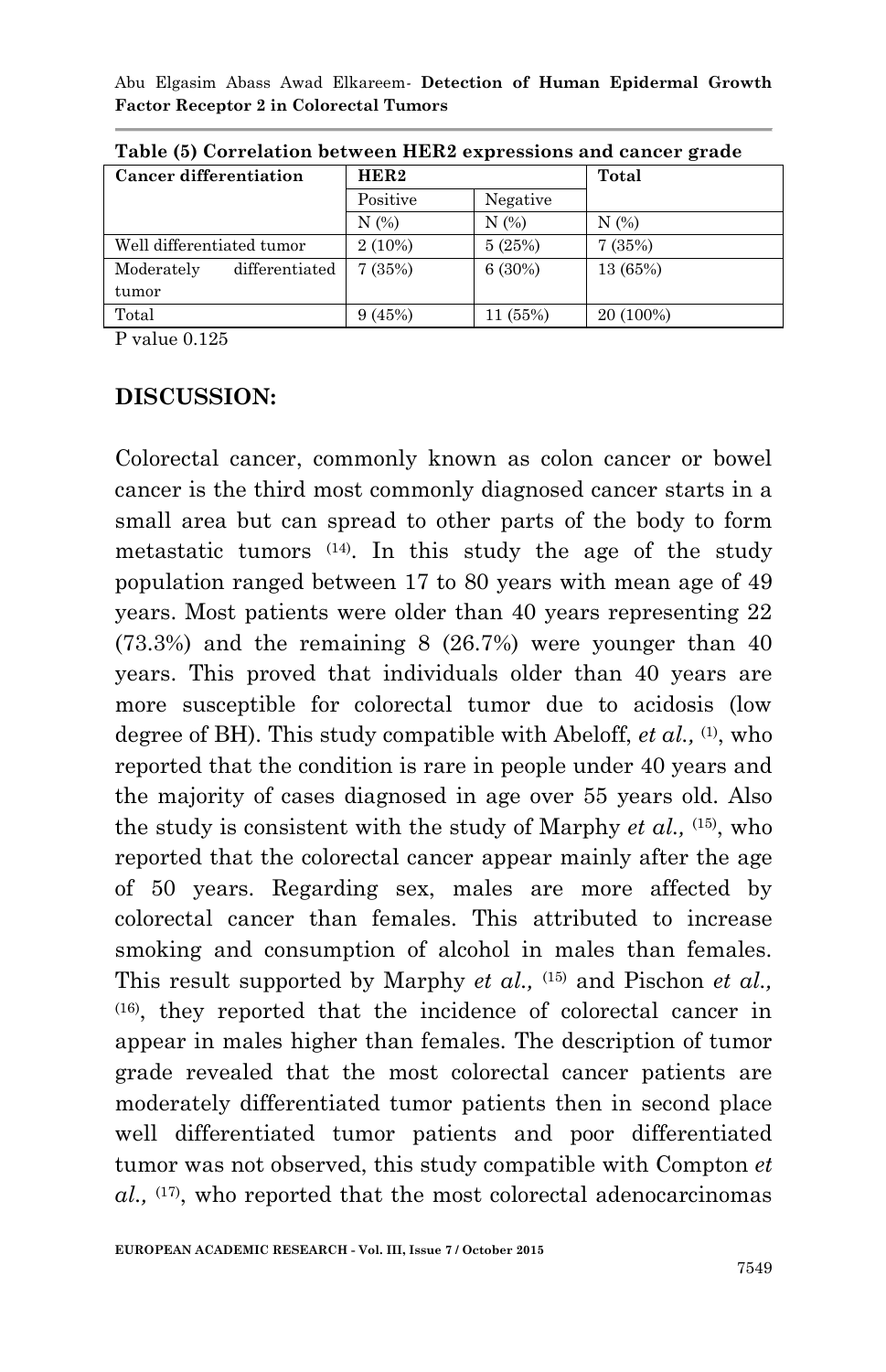(70%) are diagnosed as moderately differentiated tumor, well and poorly differentiated carcinomas account for 20% and 10%, respectively. HER2 gene amplification was more frequently observed in CRCs (18) . Malignant colorectal tumors revealed positive expression of HER2 in 9/20 malignant samples compared to 0/10 in benign samples, this result show significant statistical association (P=0.009). This result supported by Nathanson *et al.*,  $(19)$ , they reported that HER2 protein overexpression suggests that this oncogene plays an infrequent role in the development and progression of colon cancer.

HER2/neu overexpression is observed in different grades of colorectal adenocarcinomas (20) . Based on this study, well differentiated tumors showed positive result of HER2 in 2/7 samples and negative result in 5/7 samples, moderately differentiated tumors showed positive result in 7/13 samples and negative result in 6/13 samples, this result showed statistical insignificant association (P=0.125). This study is compatible with the study of Delektorskaia et al., <sup>(21)</sup>, who reported that no correlation between HER-2/neu staining and grades of tumors.

## **CONCLUSION:**

The study concluded that the HER2 expression is found to be positive in the malignant forms of colorectal samples while benign forms showed negative results, this expression showed no association with the grade of cancer.

#### **REFERENCES:**

1-Abeloff MD, Armitage JD, Niederhuber JE, Kastan MB, Mckenna WG. *Abeloffs Clinical Oncology,* 4th ed. Philadelphia, Pa: Elsevier.2013;2215-2234.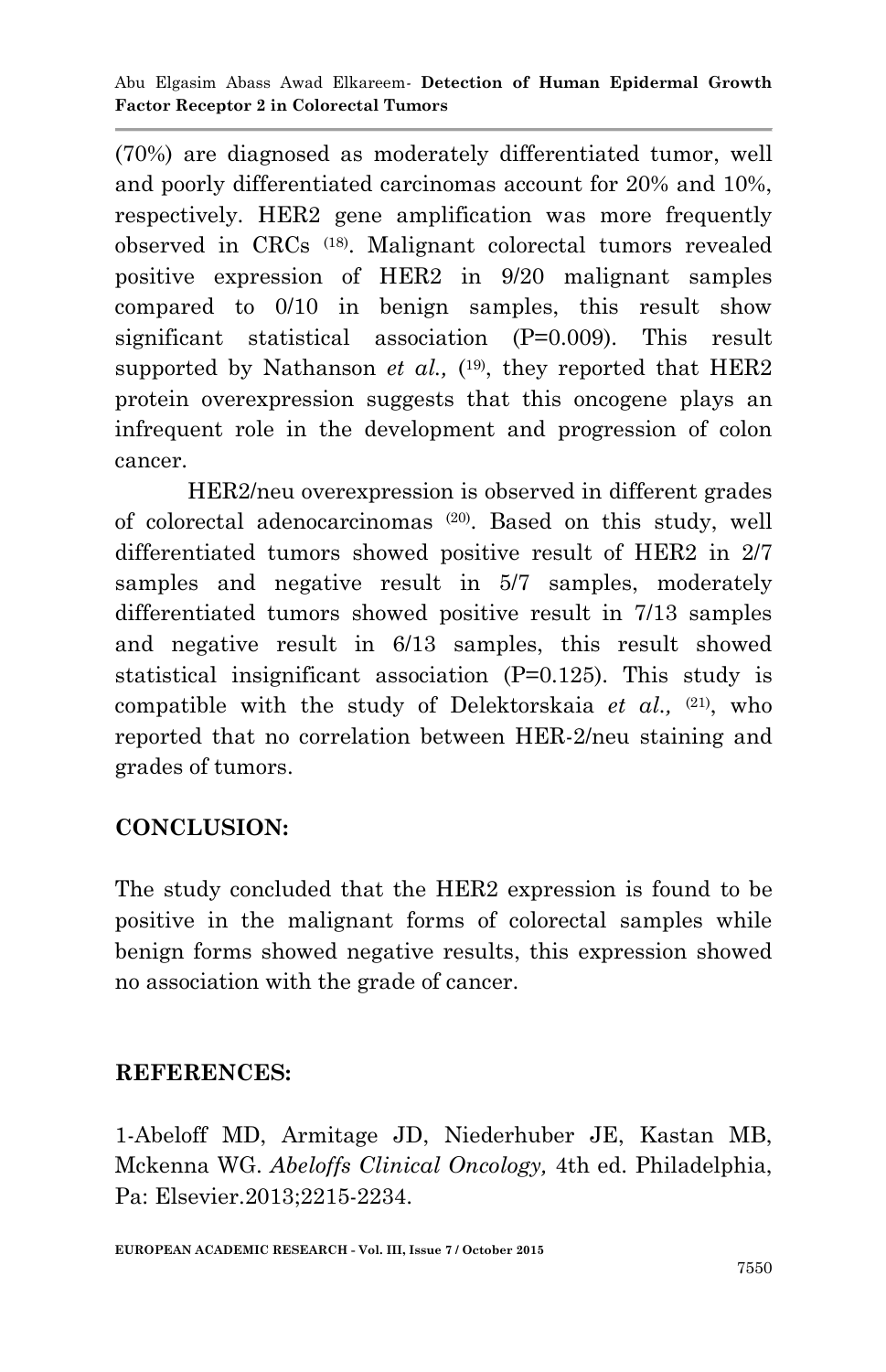2-Ferlay J, Shin HR, Bray F. Estimates of worldwide burden of cancer. 2010; 127:2893-2917.

3-Rim SH, Seeff L, Ahmed F, King JB, Coughlin S. Colorectal cancer incidence in the United States, 1999-2004: an updated analysis of data from National Program of Cancer Registries and the Surveillance, Epidemiology, and End Results Program. *Cancer*. 2009; 115: 1967-1976.

4-Ries LAG, Melbert D, Krapcho M. SEER cancer statistics review, Bethesda, MD: 2008

5- Curry S, Byers T, Hewitt M. Fulfilling the Potential of Cancer Prevention and Early Detection. Washington, DC: National Academies Press. 2003.

6-Cunningham D, Atkin W, Lenz HJ, Lynch HT, Minsky B, Nordlinger B, Starling N. Colorectal Cancer. New England Journal of medicine. 2010;359: 1757-65.

7- [Atkin WS,](http://www.ncbi.nlm.nih.gov/pubmed/?term=Atkin%20WS%5BAuthor%5D&cauthor=true&cauthor_uid=20430429) [Edwards R,](http://www.ncbi.nlm.nih.gov/pubmed/?term=Edwards%20R%5BAuthor%5D&cauthor=true&cauthor_uid=20430429) [Kralj-Hans I,](http://www.ncbi.nlm.nih.gov/pubmed/?term=Kralj-Hans%20I%5BAuthor%5D&cauthor=true&cauthor_uid=20430429) [Wooldrage K,](http://www.ncbi.nlm.nih.gov/pubmed/?term=Wooldrage%20K%5BAuthor%5D&cauthor=true&cauthor_uid=20430429) [Hart AR,](http://www.ncbi.nlm.nih.gov/pubmed/?term=Hart%20AR%5BAuthor%5D&cauthor=true&cauthor_uid=20430429) [Northover JM,](http://www.ncbi.nlm.nih.gov/pubmed/?term=Northover%20JM%5BAuthor%5D&cauthor=true&cauthor_uid=20430429) [Parkin DM,](http://www.ncbi.nlm.nih.gov/pubmed/?term=Parkin%20DM%5BAuthor%5D&cauthor=true&cauthor_uid=20430429) [Wardle J,](http://www.ncbi.nlm.nih.gov/pubmed/?term=Wardle%20J%5BAuthor%5D&cauthor=true&cauthor_uid=20430429) [Duffy SW,](http://www.ncbi.nlm.nih.gov/pubmed/?term=Duffy%20SW%5BAuthor%5D&cauthor=true&cauthor_uid=20430429) [Cuzick J.](http://www.ncbi.nlm.nih.gov/pubmed/?term=Cuzick%20J%5BAuthor%5D&cauthor=true&cauthor_uid=20430429) [UK](http://www.ncbi.nlm.nih.gov/pubmed/?term=UK%20Flexible%20Sigmoidoscopy%20Trial%20Investigators%5BCorporate%20Author%5D)  [Flexible Sigmoidoscopy Trial Investigators.](http://www.ncbi.nlm.nih.gov/pubmed/?term=UK%20Flexible%20Sigmoidoscopy%20Trial%20Investigators%5BCorporate%20Author%5D) Once-only flexible sigmoidoscopy screening in prevention of colorectal cancer: a multicentre randomised controlled trial. *[Lancet](http://www.ncbi.nlm.nih.gov/pubmed/20430429)*. 2010; 375(9726):1624-33.

8-Mitri Z, Constantine T, O'Regan R. The HER2 Receptor in Breast Cancer: Pathophysiology, Clinical Use, and New Advances in Therapy. *Chemother Res Pract* 2012: 743193.

9-Coussens L, Yang-Feng TL, Liao YC, Chen E, Gray A, McGrath J, Seeburg PH, Libermann TA, Schlessinger J, Francke U. Tyrosine kinase receptor with extensive homology to EGF receptor shares chromosomal location with neu oncogene. *Science. 1985;*230 (4730): 1132–9.

10- Yarden Y, Sliwkowski MX. Untangling the ErbB signalling network. *Nat Rev Mol Cell Biol*. 2001; 2: 127–137

11- Gschwind A, Fischer OM, Ullrich A. The discovery of receptor tyrosine kinases: targets for cancer therapy. Nat Rev Cancer. 2004;4: 361–370